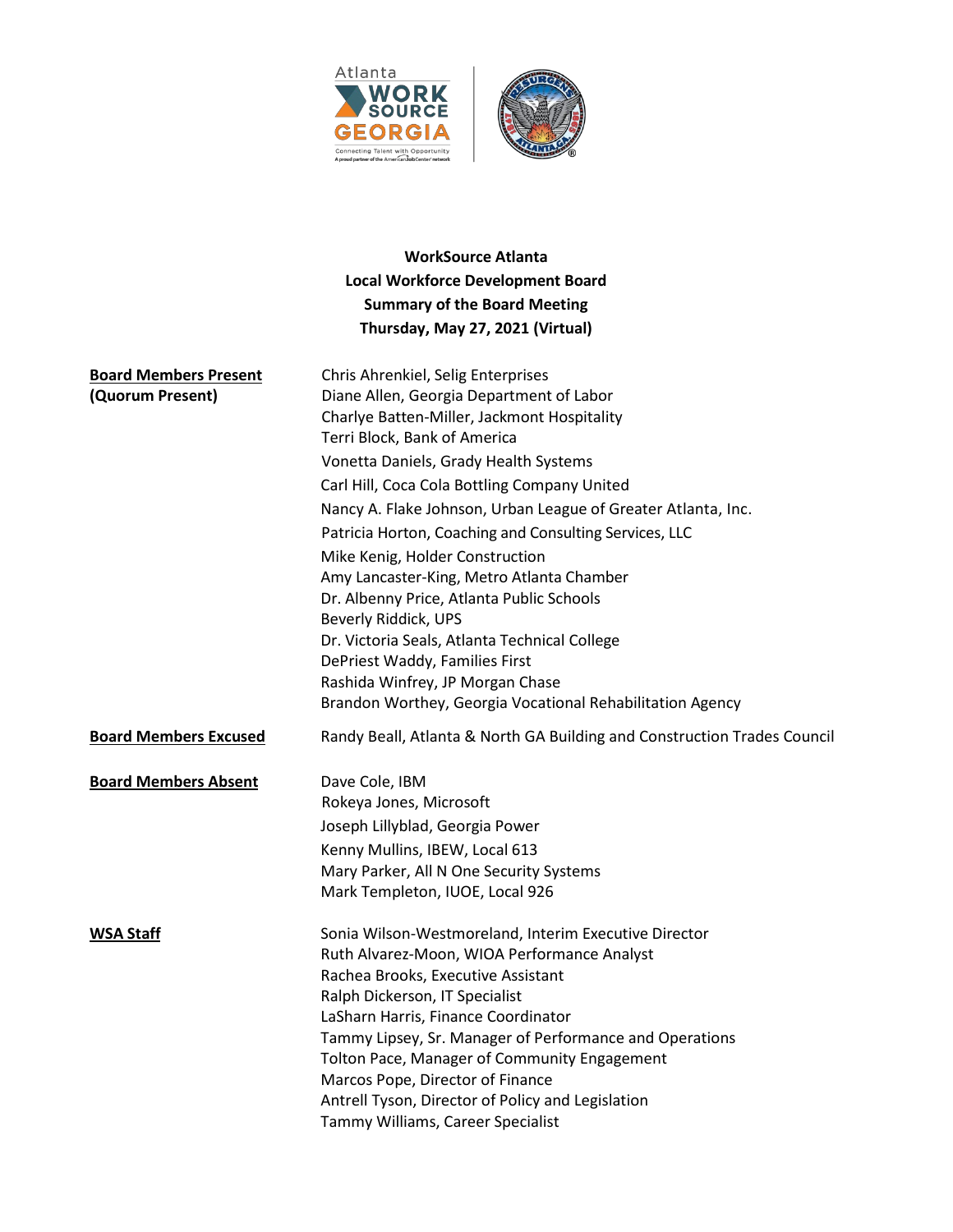**Guests** Rob Cherof, Rocket Camp Lisa Davis, WorkSource Atlanta Regional Latrisha Mitchell, Equus Workforce Solutions Glenda Allen, Equus Workforce Solutions Christine Grigsby, Equus Workforce Solutions Roscell Hall, In The Door (One Stop Operator) Robert Gordon, In The Door (One Stop Operator) Kelvin Collins, Atlanta Beltline

# **I. Call to Order**

*i. The meeting was called to order by Chair Patricia Horton at 11:25 a.m.*

## **II. Roll Call**

*i. Board Clerk (Rachea Brooks) conducted roll call. Board members present and absent are listed above.*

# **III. Public Comment**

*i. Chair Horton opened for comments from the public to the Board. No comments were entered.*

# **IV. Adoption of the Agenda**

*i. The motion to adopt the agenda was approved unanimously. Dr. Albenny Price and Amy Lancaster-King*

## **V. Approval of Meeting Minutes: January 14, 2021 and February 25, 2021**

- *i. The motion to approve January 2021 minutes was made by Vonetta Daniels and seconded by Christ Ahrenkiel. Motion was approved unanimously. No Nays. No abstentions.*
- *ii. The motion to approve February 2021 minutes was made by DePriest Waddy and seconded by Diane Allen. Motion was approved unanimously. No Nays. No abstentions.*

## **VI. Welcome Remarks**

- *i. Interim Executive Director Sonia Wilson-Westmoreland welcomed Board members, staff, and visitors.*
- *ii. Rob Cherof, Rocket Camp – Mr. Cherof presented to the Board the scope of their work as seen in the metro regional marketing campaign project which is a targeted outreach plan to increase participation in the offered workforce programs and services for the local workforce development agencies.*
- *iii. IA & WSA Integration – Ms. Wilson-Westmoreland reported to the Board that WSA is scheduled to be fully integrated by July 1. Staff attended a town hall meeting with Invest Atlanta and City of Atlanta and will be receiving a welcome packet.*
- *iv. Monitoring Updates – Ms. Wilson-Westmoreland presented to the Board PY 2018 and PY 2019 WSA's financial, programmatic, and compliance monitoring findings with an update on action steps being taken to correct the findings.*

# **VII. Committee Action Items for 2021**

## *i. Adult & Dislocated Worker Committee (Nancy Flake Johnson)*

The Adult & Dislocated Worker Committee approved the following proposed policies and/or amendment of policies and presented to the full board for its approval:

## ➢ **Information to be added to our Residency Policy. (2 parts)**

- Zip Codes will be included for more clarity:
- In addition, the following language will be added to the policy: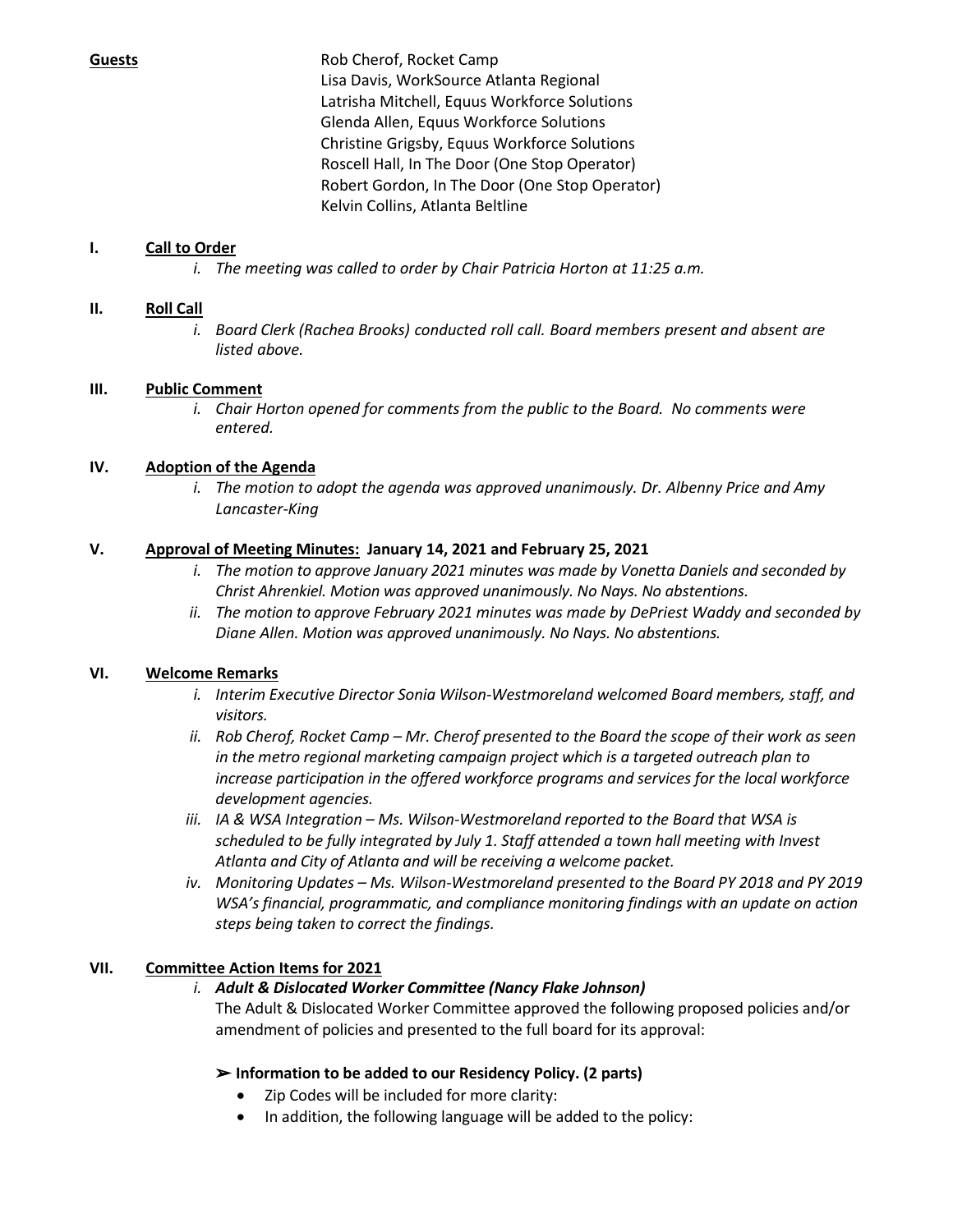WSA One-Stop Partner will refer eligible applicants who cannot be served by WorkSource Atlanta's particular programs, to the appropriate agencies both within and outside the WIOA system.

*The motion to amend the Residency Policy to include zip codes and language that directs eligible participants who cannot be served by WorkSource Atlanta programs to the appropriate agencies was made by Nancy Flake-Johnson and seconded by Dr. Albenny Price. Motion was approved unanimously. No Nays. No abstentions.*

#### ➢ **Language to added to the Dislocated Worker Policy:**

The first layer of eligibility criteria for the WIOA Dislocated Worker Program is documentation of SSN#, proof of City of Atlanta employment and/or proof of City of Atlanta residency, proof of age/birth date, proof of Selective Service registration if the applicant is a male, proof of U. S citizenship status/authorization to work, and date of dislocation.

*The motion to amend the Dislocated Worker Policy to include documentation that supports eligibility for the WIOA Dislocated Worker Program was made by Diane Allen and seconded by Terri Block. Motion was approved unanimously. No Nays. No abstentions.*

#### ➢ **Approval to adopt the new Demand Occupation List and approval for staff to update the demand Occupation as they are released**.

*The motion to approve the adoption of the new Demand Occupation List and for staff to be allowed to update the list as it is released was made by Nancy Flake-Johnson and seconded by Dr. Albenny Price. Motion was approved unanimously. No Nays. No abstentions.*

#### *ii. Youth Committee (Rashida Winfrey)*

Youth Expenditure Waiver – Request Extension Approval for PY 20

On May 26, 2020, TCSG's Office of Workforce Development received USDOL ETA approval to extend the Youth Expenditure Waiver for Program Years (PY) 19 and 20. The waiver allows local areas to expend 50 percent for out-of-school youth and 50 percent for inschool-youth programs. WSA expects to increase the number of in-school youth served, to positively impact credential outcomes and measurable skills gain for the overall youth program.

*The motion to approve the Youth Expenditure Waiver was made by Amy Lancaster-King and seconded by DePriest Waddy. Motion was approved unanimously. No Nays. No abstentions.*

2021 Summer Youth Job Opportunities (WEx Amendment)

Increase hourly wage rate by \$1.00 going from \$13 to \$14; and increasing hours worked from 30 to 40 per week.

*The motion to approve Increase hourly wage rate by \$1.00 going from \$13 to \$14 (25-30 WEx participants); and increasing hours worked from 30 to 40 per week was made by Dr. Albenny Price and seconded by Nancy Flake-Johnson. Motion was approved unanimously. No Nays. No abstentions.*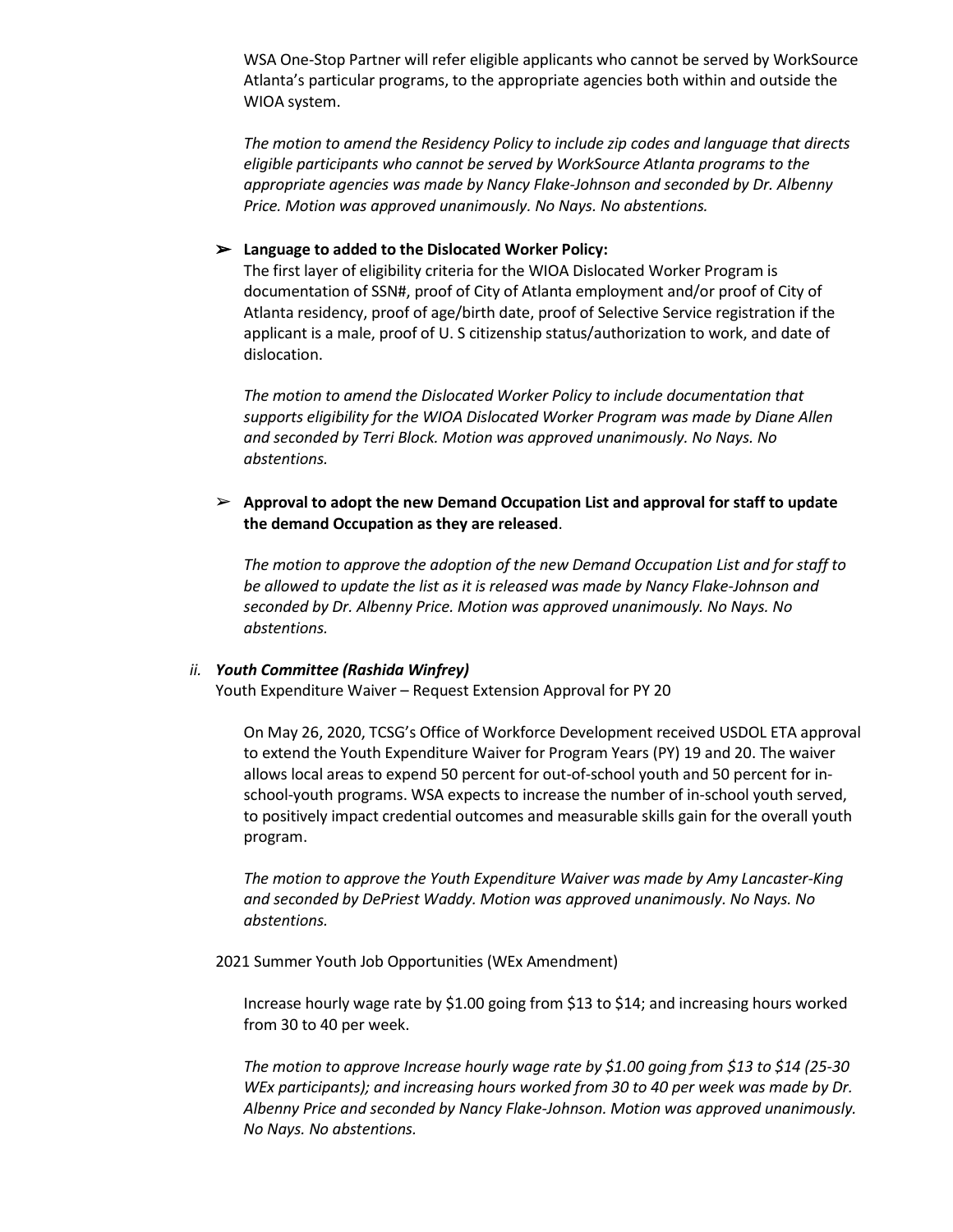## *iii. Industry Partnerships Committee (DePreist Waddy)*

The Industry Partnerships Committee recommends the following company for an OJT contract, and now presents to the full board for its approval:

■ Stanton & Worthy, LLC

*The motion to approve the OJT contract with Stanton & Worthy, Inc. was made by Diane Allen and seconded by Amy Lancaster-King. Motion was approved unanimously. No Nays. No abstentions.*

#### *iv. Nominating Committee (Beverly Riddick)*

The Nominating Committee gave a report on the Board Nomination Process currently in use to select nominees for the Board officer positions of Chair and Vice Chair as well as the nomination approved timeline for communication as submitted to the full Board. Board elections will be held on June 8<sup>th</sup>.

#### *v. Executive Committee (Antrell Tyson / Sonia Wilson-Westmoreland)*

The Executive Committee met and discussed several areas that require Board approval and proposed the following amendments:

#### ➢ **Amended Bylaws**

- **Example 2** Clearly state that the Annual Meeting should be the quarterly meeting prior to the start of the new Program Year (July 1st).
- Include a section that provides the titles and duties for the Board Chair and Vice-Chair.
- **EXE** Remove language from bylaws that refer to Secretary or Treasurer positions (not required by law)

*The motion was put forth from the Board to move forward with amending bylaws on 5/27 instead of June 8th and was made by DePriest Waddy and seconded by Dr. Albenny Price. Motion was approved unanimously. No Nays. No abstentions.*

Clarification was given by Mr. Tyson that the above motion did not include the acceptance of the amendments. The Board decided to approve the following instead:

Remove language from bylaws that refer to **proxy voting**.

*A recommendation to approve the removal of proxy voting language was put forth from the Board and a motion was made by Beverly Riddick and seconded by DePriest Waddy. Motion was approved unanimously. No Nays. No abstentions.*

## ➢ **Revised OJT/WEX Agreement**

Approval to update/amend the On-the-Job Training contract language according to TCSG OWD Policy Manual Section 3.4.1.2 (II)(A) and Work Experience Agreement according to TCSG OWD Policy Manual Section 3.4.1.5 (IV)(A) and Section 3.4.1.5(II).

*The motion to update/amend the OJT/WEX Agreement was made by Beverly Riddick and seconded by Nancy Flake-Johnson. Motion was approved unanimously. No Nays. No abstentions.*

## ➢ **Metro Regional Marketing Campaign**

Approval to enter a \$50,000 contract for Regional Targeted Outreach Cost Sharing for the metro regional marketing campaign.